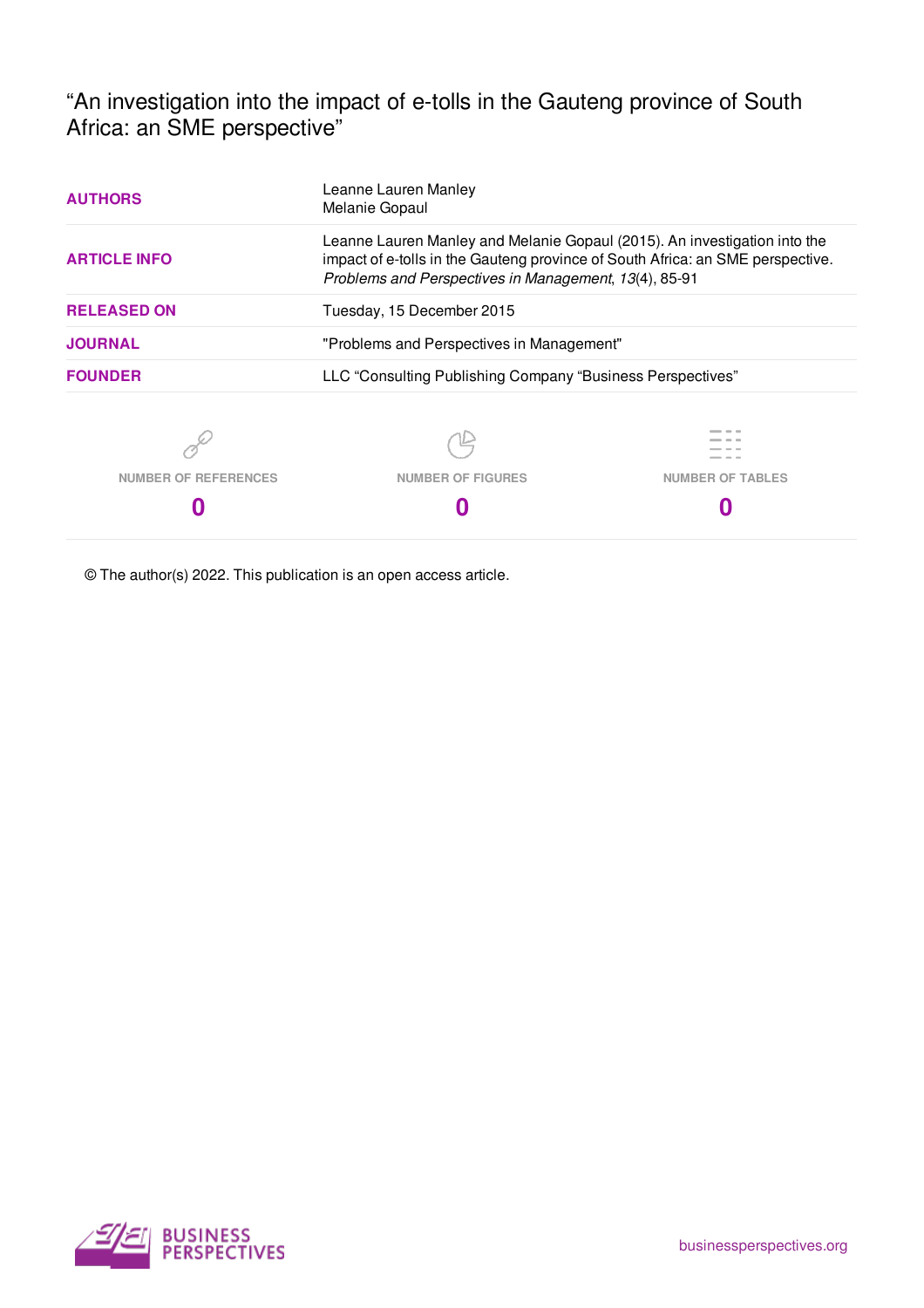### Leanne Lauren Manley (South Africa), Melanie Gopaul (South Africa)

# An investigation into the impact of e-tolls in the Gauteng province of South Africa: an SME perspective

#### Abstract

While attitudes towards tolling/road-user charges have received much attention from researchers in a multitude of disciplines and geographic areas over the last few years, limited research has investigated the attitudes and the impact of e-tolls on SMEs within Gauteng, South Africa. Therefore, the aim of this paper was to describe SME owners' attitudes toward the implementation of the e-toll system and the perceived impact the system has on SME businesses in the Gauteng province of South Africa. In order to satisfy the objectives of the study, descriptive, quantitative research was undertaken by means of a self-administered questionnaire which was distributed to SME owners that reside in the Gauteng province of South Africa where e-tolls have been implemented. Data collected were analyzed by means of IBM SPSS Statistics V22, whereby frequency occurrence of items was identified. The main results stemming from the research indicate that 80% of SME owners have a very negative attitude towards the e-tolling system and that the system in itself has a negative impact on SME businesses within Gauteng. Given the small sample size, the results will give a general indication of the attitudes held by SME owners towards e-tolls and the impact it has on their businesses.

**Keywords:** small and medium enterprises (SMEs), South Africa, Gauteng, e-tolls. **JEL Classification:** M10.

### Introduction

The introduction of the e-toll system has had a great impact on businesses, more specifically on the SME sector. With increasing municipal costs, fuel costs and taxes as well as the tyre disposal levy, small businesses and transport organizations are most at risk (Van der Groenendaal, 2014). While some organizations have scaled down their business models, others have transferred the additional costs to the customer and some have leaned towards retrenchment (Chance, 2014). Small businesses that fail to absorb the e-toll costs may cease to operate (Van der Groenendaal, 2014). It is therefore vital for such organizations to be aware of the impact of e-tolls on their business and to re-evaluate their strategies accordingly to accommodate such expenses. The aim of this paper was to investigate South African SMEs in terms of the impact of the e-tolling system on the business and owners' attitudes towards it.

### 1. Literature review

 $\overline{a}$ 

**1.1. Tolling and road-user charges.** Tolling/roaduser charges have been around for many years and are seen as an excellent tool for transport planners and policy makers in order to achieve better transport management (Albert & Mahalel, 2006, p. 496) as it ensures quicker maintenance and fund infrastructure than would be possible with government revenues alone (Odeck & Kjerkreit, 2010, p. 349; NRA, not indicated). Furthermore, with the ever-increasing popularity of passenger cars, this has resulted in an increased level of traffic on highways which in turn

Leanne Lauren Manley, Melanie Gopaul, 2015.

Leanne Lauren Manley, Lecturer in the Department of Marketing and Retail Management, University of South Africa, South Africa. Melanie Gopaul, Lecturer in the Department of Marketing and Retail Management, University of South Africa, South Africa.

leads to environmental deterioration and congestion, tolling/road-user charges being seen as a good means of reducing traffic and improving the local environment (Jou & Huang, 2014, p. 10; Odeck & Kjerkreit, 2010, p. 349; Odeck & Bråthen, 2008, p. 77; Albert & Mahalel, 2006, p. 496).

### 2. The South African tolling system

The South African National Roads Agency Limited (SANRAL) was established in April 1998. It is an independent statutory company that is registered in terms of the companies Act of South Africa (NRA, not indicated). The directive of SANRAL is to improve, manage, maintain and finance the national roads of South Africa, whereby their two primary sources of income are allocations from of the National Treasury and revenue from tolled roads, which are funded from money and capital markets (NRA, not indicated).

In South Africa, there are in essence three tolling systems, namely (NRA, not indicated):

- Traditional toll collection  $-$  this is where tolling plazas are placed on open roads or highways and road users are required to stop to make a payment while en-route to their destinations.
- Electronic toll collection  $(ETC)$  this system is a cashless system whereby road users can make payment for road use with card facilities or e-tags at toll plaza's or toll booms. The road user's vehicle is still required to slow down, once the user has paid via card or the e-tag device is detected the toll boom will open for the road user to pass.

Open road tolling – this tolling system is similar to the electronic toll collection (ETC) method, however, it does not require that a road user stops. A structure known as a gantry is positioned over the highway or open road whereby a road user's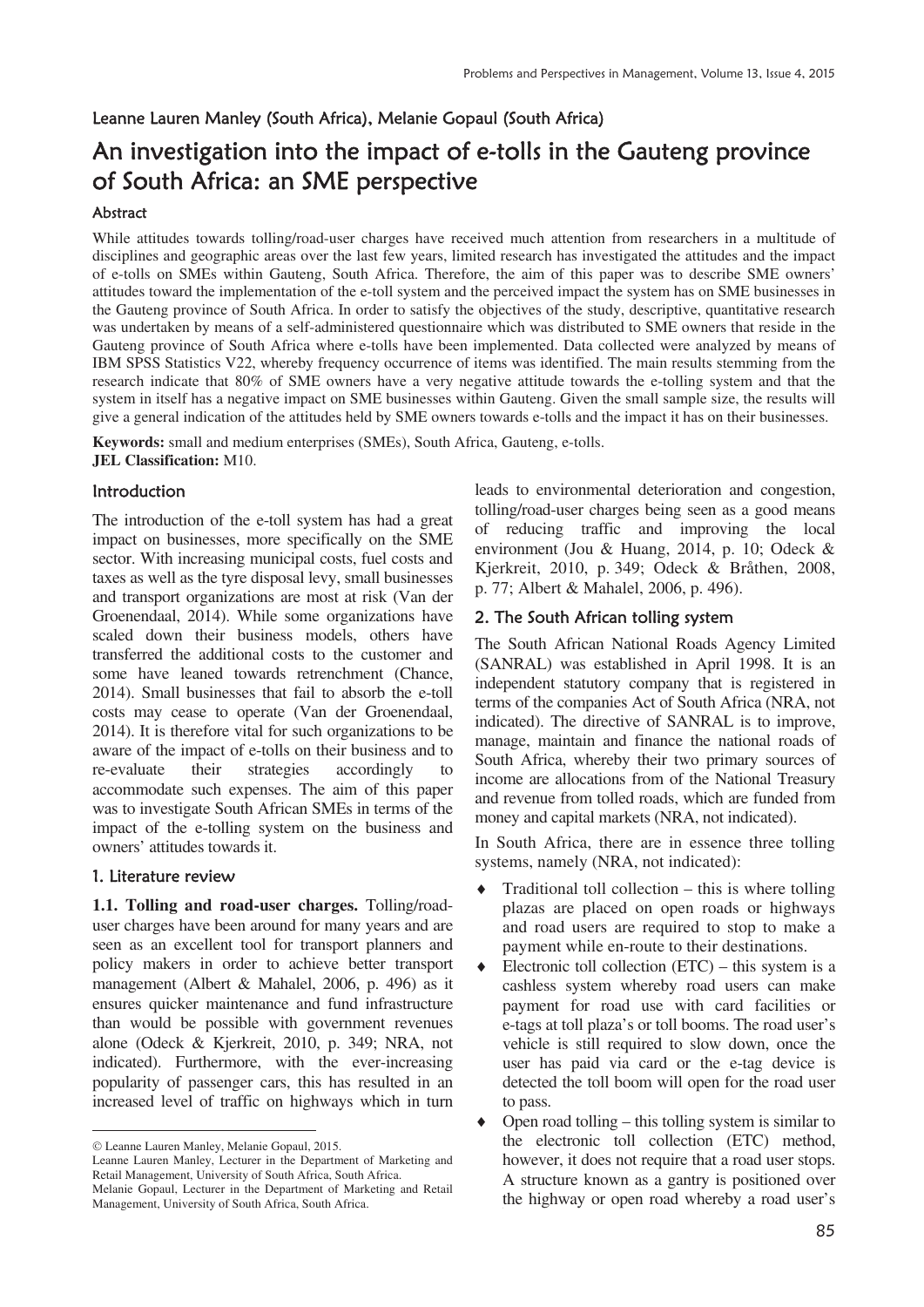usage is detected through technology connected to the gantry structure. Road users should have an etag by means of which fees are deducted. Should a road user not be in possession of an e-tag, photographs will be taken when the road user passes through the gantry and the vehicle will be identified by checking the number plate. The owner of the relevant vehicle will then be billed. An e-tag is a small electronic device that road users obtain from SANRAL at a minimal cost that must be preloaded and installed in their vehicles.

These devices can be preloaded with money or linked to the road user's banking account and in this way money will be deducted after each gantry passed (TollfreeGP, 2011).

The open road tolling system, or better referred to as the e-tolling system by local South Africans, is a relatively new system implemented in South Africa. It started in the Gauteng province where 49 gantries have been placed on Gauteng highways (TollfreeGP, 2011). See Figure 1:



Source: The Automobile Association of South Africa (Not indicated)

**Fig. 1. Gauteng e-tolling map** 

The e-tolling system was implemented on Gauteng roads in 2013 (IOL Motoring, 2014), with much controversy following. Many criticise the system as being very costly, too complex and therefore not correctly implementable, and as being a threat to the economic wellbeing of the province (TollfreeGP, 2011). SMEs specifically are not happy with its implementation and have been greatly affected by the e-tolling system. In fact, it has been stated that the e-tolls are killing small businesses (Chance, 2014; Matroos, 2014).

SMEs are crucial to the country's economy as they account for approximately 91% of formal

businesses, contributing about 51-57% of the country's gross domestic product (GDP) and providing about 60% of the country's employment (Kongolo, 2010, p. 2288; Abor & Quartey, 2010, p. 219). However, the growth of SMEs and their ability to create jobs have been hindered relentlessly by the e-toll system (Matroos, 2014). With the National Development Plan's objective to create 11 million jobs by 2030, the success of these SMEs is critical in the fight against unemployment (Chance, 2014). It is therefore of great importance that the impact of e-tolls on SMEs and their attitude towards it be investigated. While the subject of attitudes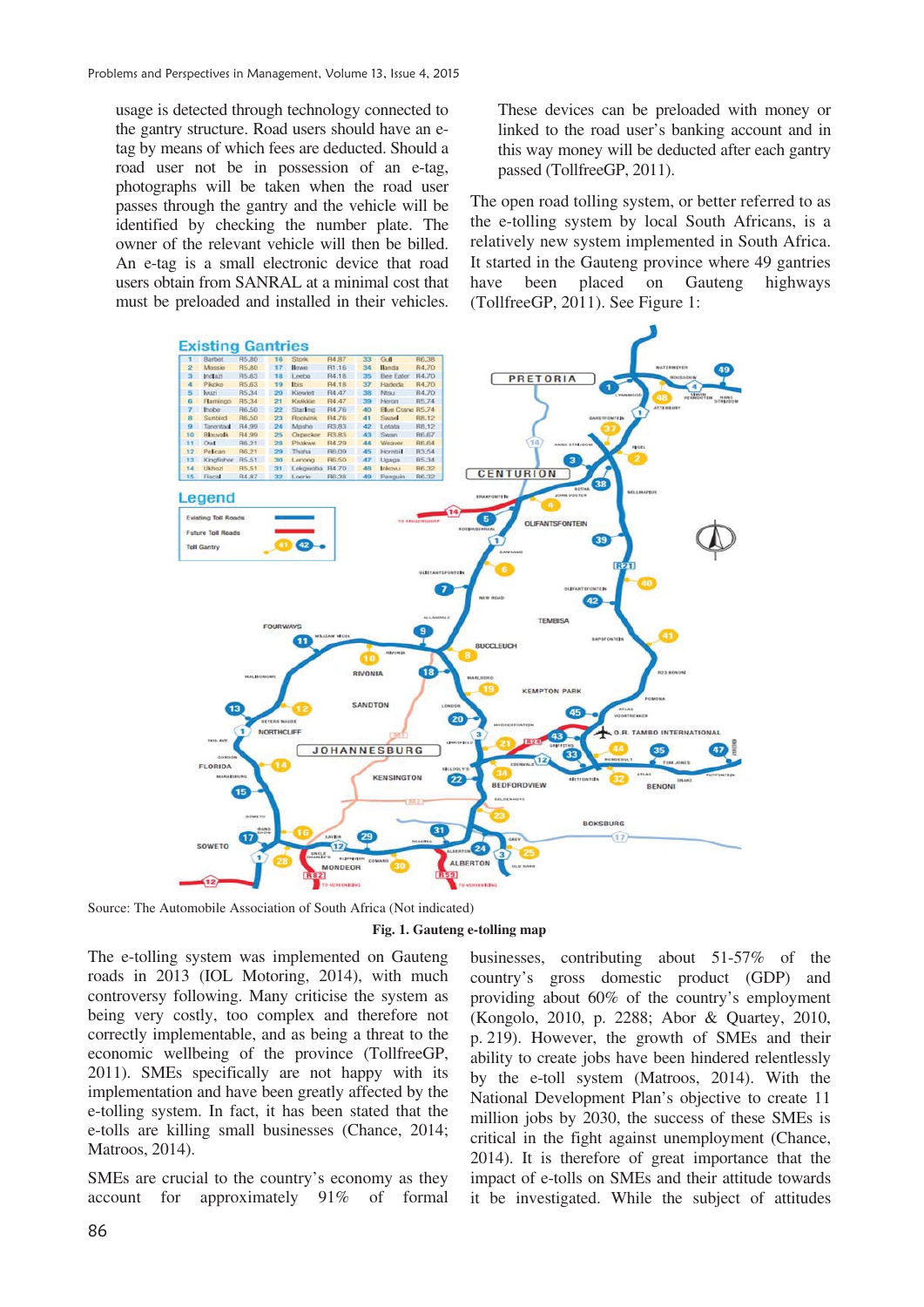towards tolling/road-user charges has over the last few years received some attention from researchers in a multitude of disciplines and geographic areas over the last few years, it still remains quite limited (Odeck & Bråthen, 2008, p. 77; Odeck & Kjerkreit, 2010, p. 349). This study therefore seeks to expand on the knowledge base by providing insight into the attitudes of SME owners' in relation to the e-tolling system in South Africa. Attitudes of road users are an important aspect that needs to be taken into consideration when it comes to policy development or the planning of different projects for a country's transport sector (Odeck & Bråthen, 1997, p. 73; Odeck & Bråthen, 2008, p. 77; Odeck & Kjerkreit, 2010, p. 349).

## 3. The impact of e-tolls on SMEs

The e-toll system has not only added to the spiralling cost of doing business in South Africa but also to the distresses of the small business sector (Van der Groenendaal, 2014). A recent survey conducted with a sample of 50 small businesses in Gauteng found that etoll bills totalled to R850 000 for the year 2014, while the highest cumulative amount incurred by one organization was R101 761.83, equating to just over R10 000 a month (Chance, 2014; Mail & Guardian, 2014). As mentioned, some businesses have passed the burden onto the customer, some have been forced to retrench and others have scaled down their business models (Chance, 2014).

Chance (2014) mentioned some of the small businesses that took part in the survey on which the e-tolls have had a great impact on:

- $\triangleleft$  Ttransporting company operating for over 50 years has indicated that the business spends R5 000 per month on e-tolls. Due to the cost of their transport services, this has led to a loss of customers in Pretoria.
- i An electronics company had an e-toll bill of R32 000 which was unpaid for at the time. According to the owner, the number of vehicles on the road would have to be limited which further means that employees will have to be retrenched.
- A chemicals company indicated that they have to increase their total cost to customers by approximately 15%. Due to the large number of price-sensitive consumers, the business feels that fewer people will continue to use their products, which will in turn reduce their turnover. The owner further mentioned that they cannot afford paying their e-tolls account and most of the bills they receive are thrown away, resulting in a threat of prosecution.

Due to the high e-toll costs, many businesses have resorted to using non-tolled routes, however this has also posed a threat as these roads have deteriorated due to natural causes and are poorly maintained (Lindeque, 2014; Van der Groenendaal, 2014). E-tolls are said to be lethal to the growth of small businesses (Lindeque, 2014). Chance (2014) indicates that "the effect is simple and straight forward – the growth prospects for business and

# 4. The aim and research methodology

their ability to create jobs is severely hampered".

The aim of this research study was to describe SME owners' attitudes towards the implementation of the e-toll system and the perceived impact the system has on SMEs in the Gauteng province of South Africa.

In order to determine SME owners' attitudes towards the implementation of the e-toll system in the Gauteng province of South Africa, a self-administered questionnaire, consisting of quantitative questions was designed and administered to a sample of SME owners in Gauteng who registered their businesses at an official state institution for SMEs. The sampling methodology utilized was that of non-probability, convenience sampling, which enabled the researcher to collect data quickly and easily. A sufficient number of questionnaires were distributed to achieve a confidence level of 95% and an error margin of 10% at 50% response distribution. A total of 63 useful responses were received which is an error margin of 12.04%. The number of responses will only give a general indication as to attitudes held by SME owners towards e-tolls and the impact it has on their businesses. The data obtained were analyzed through the statistical software of IBM SPSS Statistics V22, whereby descriptive data in the form of frequency counts were obtained to describe responses received and an experience index (EI) was calculated.

## 5. Research findings

A total of 79% of the respondents were owners, followed by managers (19.7%) and staff (1.3%). Over half of the respondents were female (58.62%) with 56.9% older than 40. The SME sectors in which these businesses operate were mostly construction (20%), business services (10%), manufacturing (10%) and retail (7.1%). A large percentage of the respondents' businesses have existed for less than five years (60.8%) while one quarter has existed for six to ten years (25.7%). Almost half of the respondents (41.8%) reported that their annual turnover was lower than R100 000.

### 6. The attitudes of SME owners on the implementation of the e-toll system in Gauteng

In order to determine SME owners' attitudes towards the implementation of the e-toll system in Gauteng, respondents were asked to rate the degree to which they agree or disagree with nine predetermined statements. The scale was composed of five levels (1- 5), where 1 was "Strongly disagree" and 5 was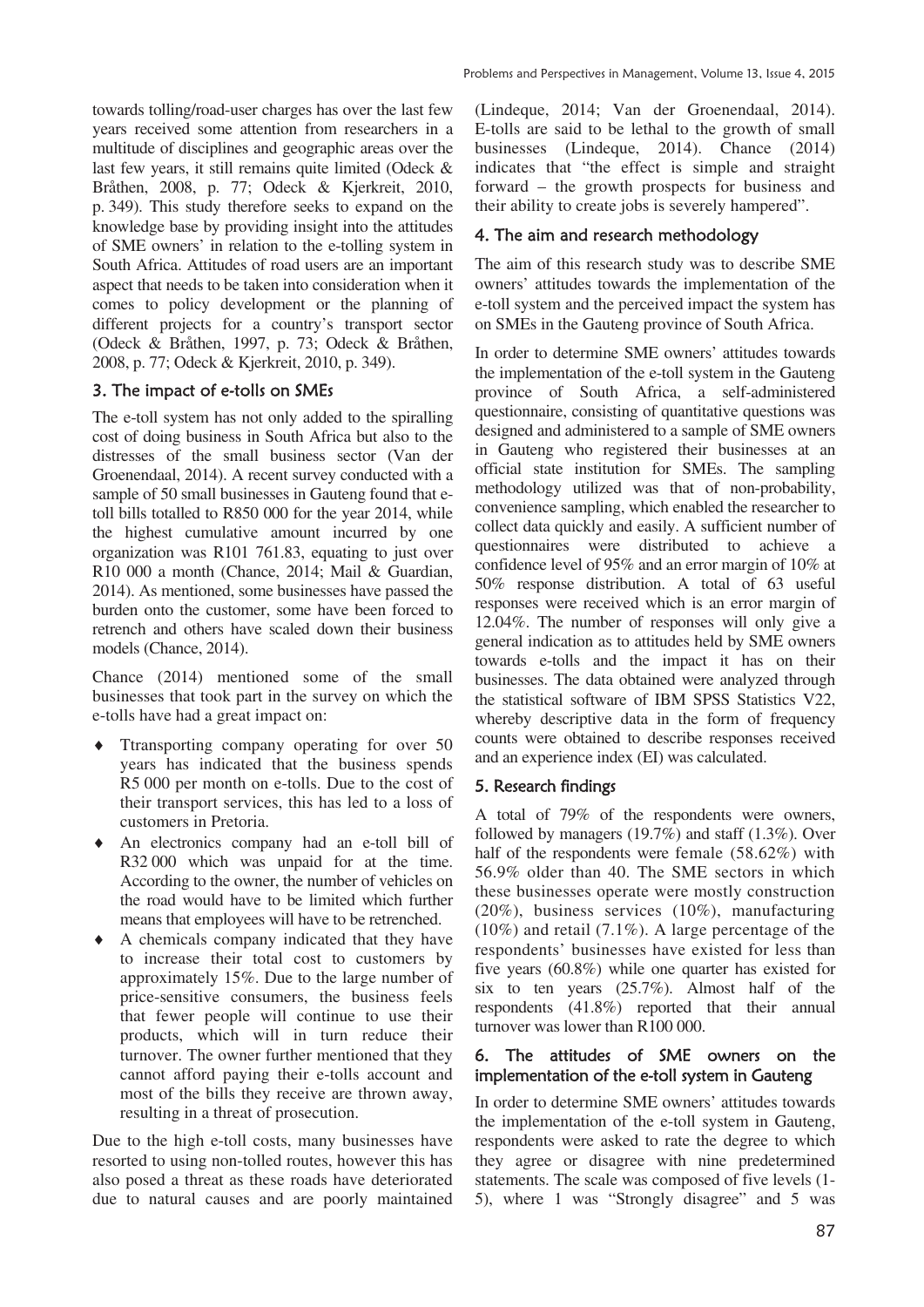"Strongly agree". The rating scale was reduced to a three-point scale where "Strongly disagree and Disagree" and "Strongly agree and agree" were combined for ease of reporting. Table 1 reflects the results obtained for this question.

From Table 1 it can be seen the frequencies for all items are skewed from a normal distribution and can therefore be seen as non-normally distributed. Figure 1 below is indicative of the frequency occurrence received per statement.

Table 1. Descriptive statistics for the level of agreement or disagreement with the different statements regarding the attitude towards the e-toll system in Gauteng

| Statement                                                                                  | N     |                | Mean | Median | Std.      | <b>Skewness</b> | Std. error of | Kurtosis | Std. error of |
|--------------------------------------------------------------------------------------------|-------|----------------|------|--------|-----------|-----------------|---------------|----------|---------------|
|                                                                                            | Valid | Missing        |      |        | deviation |                 | skewness      |          | kurtosis      |
| The idea behind the e-toll system makes me feel<br>happy                                   | 62    |                | .98  | 1.00   | 1.261     | .995            | .304          | $-259$   | .599          |
| The e-toll system is good for the economy                                                  | 61    | 2              | 2.57 | 3.00   | 1.310     | .064            | .306          | $-1.341$ | .604          |
| With e-tolls in place visiting foreigners will<br>contribute to our road upkeep            | 61    | $\overline{2}$ | 2.70 | 3.00   | 1.202     | $-116$          | .306          | $-1.176$ | .604          |
| E-tolls may affect my business in a positive way                                           | 61    | $\overline{c}$ | 2.34 | 2.00   | 1.425     | .577            | .306          | $-1.097$ | .604          |
| I think e-tolls are a waste of money                                                       | 62    |                | 3.21 | 4.00   | 1.506     | $-.340$         | .304          | $-1.358$ | .599          |
| I think government is just trying to earn extra<br>money with e-tolls                      | 62    |                | 3.42 | 4.00   | 1.374     | $-.649$         | .304          | $-.708$  | .599          |
| SMEs should be exempt from paying e-tolls                                                  | 62    |                | 3.71 | 4.00   | 1.311     | $-702$          | .304          | $-0.527$ | .599          |
| I think that there are going to be a lot of mistakes<br>made with the invoicing of e-tolls | 62    |                | 3.66 | 4.00   | 1.402     | $-.730$         | .304          | $-.724$  | .599          |
| E-tolls have made traffic less on the roads                                                | 57    | 6              | 2.72 | 3.00   | 1.320     | .253            | .316          | $-0.842$ | .623          |

SMEs should be exempt from paying e-tolls I think that there are going to be a lot of mistakes... I think government is just trying to earn extra money... I think e-tolls are a waste of money With e-tolls in place visiting foreigners will.. The e-toll system is good for the economy E-tolls have made traffic less on the roads E-tolls may affect my business in a positive way The idea behind the e-toll system makes me feel happy



Strongly disagree & Disagree Neutral Strongly agree  $&$  Agree

#### **Fig. 2. Frequency analysis of the attitude of respondents towards the implementation of the e-toll system**

From Figure 2 above it can be seen that SME owners tended to "Strongly agree & Agree" with the following statements, "I think e-tolls are a waste of money" (53.2%), "I think government is just trying to earn extra money with e-tolls" (56.5%), "SMEs should be exempt from paying e-tolls" (58.1%) and "I think that there are going to be a lot of mistakes made with the invoicing of e-tolls" (61.3%). While respondents tended to "Strongly disagree & Disagree" with the following statements "E-tolls have made traffic less on the roads" (40.4%), "With e-tolls in place visiting foreigners will contribute to our road upkeep" (41.0%), "The e-toll system is good for the economy" (44.3%), "E-tolls may affect my business in a positive way" (59.0%) and "The idea behind the e-toll system makes me feel happy" (69.4%). From the responses received it is clear that there is negative attitude among SME owners surrounding the

implementation of the e-toll system within Gauteng. However, it must be observed that while a negative attitude does exist, 36.8% of the respondents were impartial to the statement "Etolls have made traffic less on the roads", 26.2% were impartial to "The e-toll system is good for the economy" and 27.9% were impartial to "With e-tolls in place visiting foreigners will contribute to our road upkeep". This indicated that while there is a negative attitude towards the implementation of the system some SME owners are uncertain as to whether or not the system could be of benefit to the country.

SME owners were asked if they would purchase an e-tag in order to abide by the implementation of the system should they make use of tolled roads. The following results were obtained (see Figure 3 below):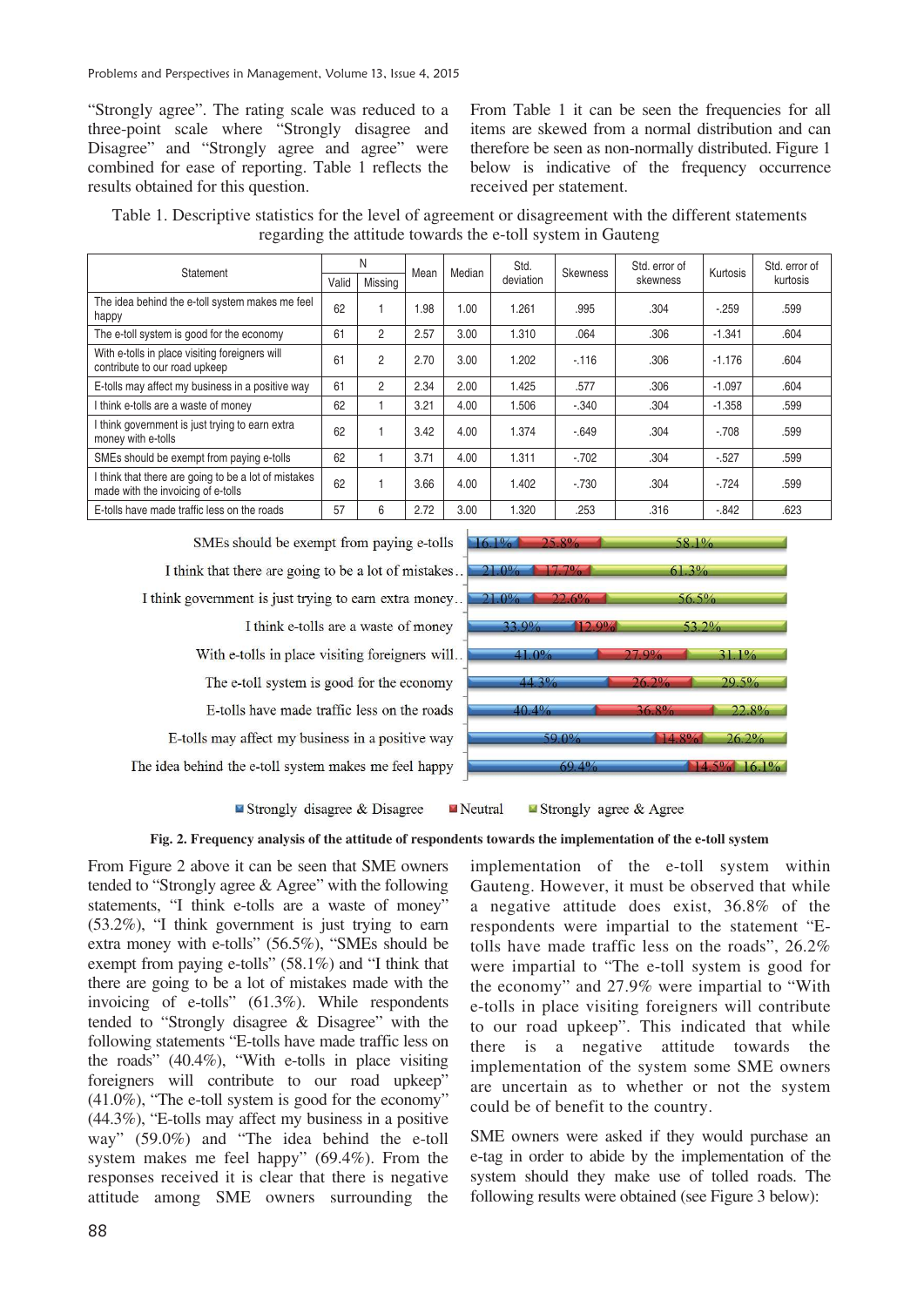

From the results obtained in Figure 3, it can be seen that SME owners hold a strong footing of not purchasing an e-tag (61.4%). The reasons given by respondents as to why they would not purchase an e-tag can be seen in Figure 4:

55.6%

Fig. 4. Frequency analysis of the reasons provided for not buying an e-tag  $(N = 27)$ 

The main reason for not intending to purchase an e-tag according to the majority of respondents (55.6%) is that they "Do not agree with the principles behind the setting up of the e-tolls". Another main reason for not intending to purchase an e-tag is the fact that SME owners "Cannot afford it" (25.9%) on top of all the other travelling costs already endured by their businesses, like petrol and licensing fees. Respondents further indicated that they already paid enough taxes and that alternative ways of funding the maintenance and building of roads should be investigated. One respondent indicated that they would not want to buy an e-tag because they would feel more comfortable to pay a cashier directly.

### 7. The impact of e-tolls on SMEs in the Gauteng province of South Africa

In this section of the questionnaire, respondents were asked how the implementation of the e-tolls will affect their business by choosing various effects from 13 listed items (multiple choice – multiple responce). Frequency analysis derived from this multipleresponse question indicates the percentage of respondents selecting each of the listed effects (see Figure 5). The top three most selected effects of the e-tolls on SMEs in South Africa were, "Increase overall business expenditure" (59.2%), "Increase in price of goods/services" (44.9%) and "Negative influence on sales" (42.9%). A total of 26.5% of the respondents did not know what the effects would be on their business, while more than 25% of the respondents selected "Decreased customer spend" and "Reduce market demand" as possible effects. Fewer than 20% of the respondents selected the following items as possible effects on their business: "Increased competition" (16.3%), "Reduce overall business expenditure" (14.3%) and "Reduce pool of available labor" (12.2%). The last three items indicate a positive effect on the business, however they were only selected by a few respondents. "No effect on business" (12.2%), "Decreased competition" (8.2%) and "Increase market demand" (8.2%).



\* Please note that the question posed to respondents was multiple choice, multiple response in nature.

Fig. 5. Frequency analysis of the perceived effects of e-tolls on SMEs (N = 49)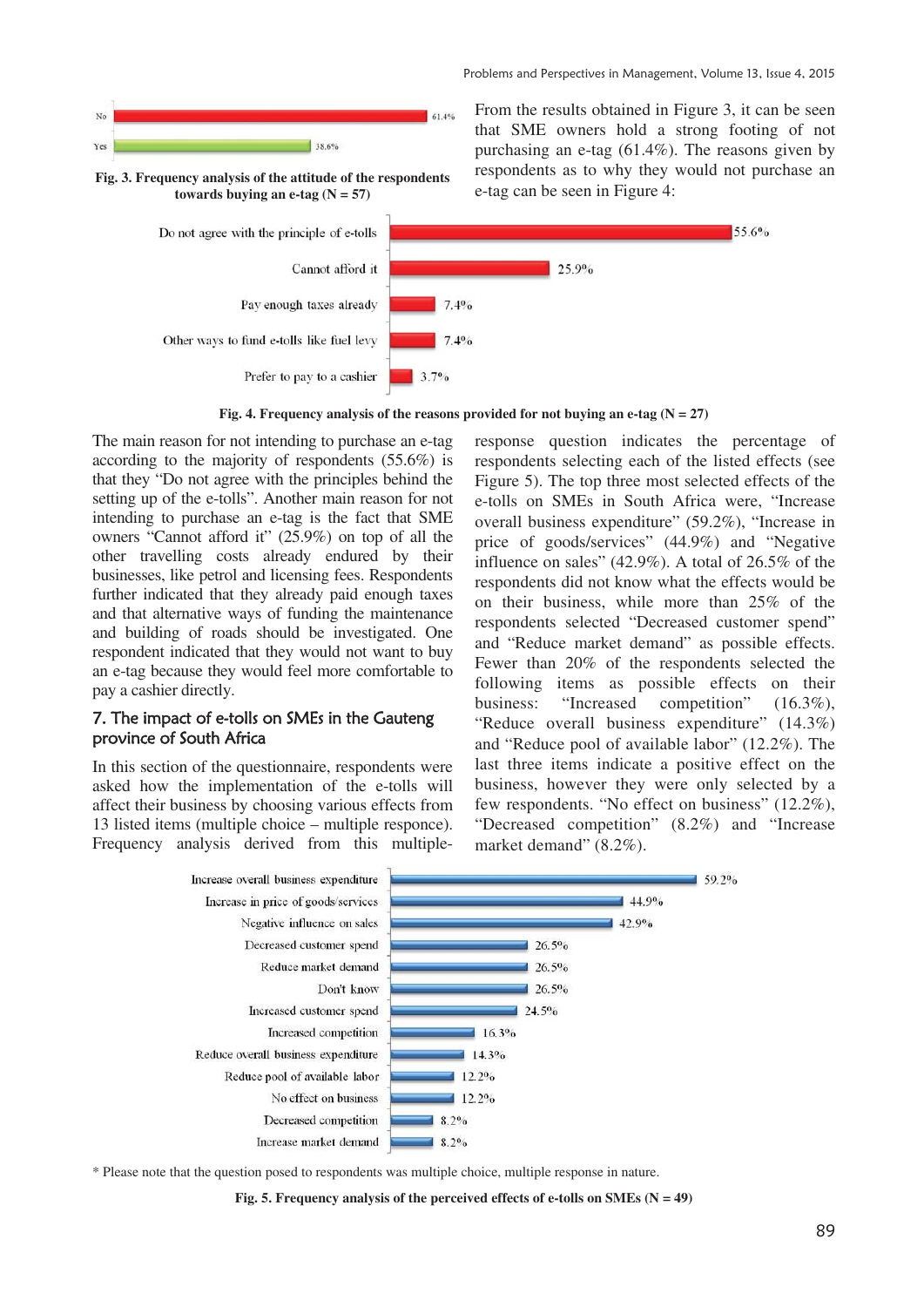The following question was asked to respondents to rate the overall impact that e-tolls had on their business on a scale from 1 "Extremely negative" to 7 "Extremely positive". However, as presented in Figure 6, the ratings were combined. From the 40 respondents that completed the question, the majority (80%) believe that the e-tolls had a negative impact on their business making it a liability.



Fig. 6. Frequency analysis of the perceived overall impact of e-tolls on SMEs  $(N = 40)$ 

#### Conclusions and recommendations

With the implementation of e-tolls on Gauteng roads, many have criticised the system and its impact on individuals, businesses and the economic wellbeing of the province. The main purpose of this article was to determine the attitudes of SME owners and the impact the implementation of the e-toll system in the Gauteng province of South Africa had on their businesses. The study revealed that the overall attitude of the respondents towards the e-toll system is generally negative, while some statements of respondents were quite impartial too. While a negative attitude was reflected in the responses received, 61.4% of the respondents further indicated that they had no intention to purchase e-tags, a device that would assist with the implementation of the e-toll system. The reasons given by the respondents for not intending to purchase an etag device were that they did not agree with the principles behind the implementation of the e-tolls, they could not afford it due to all the other travelling costs they already had to pay, like petrol and licensing fees, they paid enough taxes already and they felt that alternative ways of funding the maintenance and building of roads should be investigated.

The investigation into the possible effects that the etoll system could have on their businesses revealed that most respondents were of the opinion that the system would increase overall business expenditure, there would be an increase in the price of

goods/services and it would have a negative influence on sales. While more than a quarter of the respondents were of the opinion that the e-toll system would cause decreased customer spending and reduce market demand, fewer than 10% of respondents felt that the e-toll system would have a positive effect, indicating that it would have no effect on their businesses, and it might decrease competition and increase market demand.

In conclusion, it can be seen that 80% of the respondents rated the potential effect of the e-toll system as either moderately, very or extremely negative, with only 10% rating it as moderately, very or extremely positive. Overall, it can therefore be concluded that respondents have a very negative attitude towards the implementation of the e-toll system and that the perceived impact of the system on their businesses is very negative, making it a liability.

While the e-toll system has only been implemented within the Gauteng province in South Africa, it is recommended that further research be conducted into the impact experienced by SMEs as a result of the implementation of the system. Furthermore, SMEs need to revisit their business strategies and find innovative ways in which to do business and combat the e-toll costs if they wish to survive. It is further recommended that a comparative study be conducted with other international countries to determine best practice for e-toll system implementation.

#### References

- 1. The Automobile Association of South Africa. (Not indicated). *Gauteng eTolling Map* [Online] Available at: http://www.aa.co.za/on-the-road/no-toll-gp/etolling-map.html. [Accessed: 2015-09-06].
- 2. Abor, J., Quartey, P. (2010). Issues in SME Development in Ghana and South Africa, *International Research Journal of Finance and Economics*, 39, pp. 218-228.
- 3. Albert, G., Mahalel, D. (2006). Congestion tolls and parking fees: A comparison of the potential effect on travel behavior, *Transport policy*, 13, pp. 496-502.
- 4. Chance, T. (2014). *E-tolls killing jobs throughout Gauteng*. [Online] Available at: http://www.da.org.za/2014/10/e-tolls-killing-jobs-throughout-gauteng/ [Accessed: 2015-09-02].
- 5. Jou, R., Huang, G. (2014). Willingness to pay price for tolls and on-board units for short distance freeway users who normally avoid toll boots, *Transport policy*, 31, pp. 10-18.
- 6. Kongolo, M. (2010). Job creation versus job shedding and the role of SMEs in economic development, *African Journal of Business Management*, 4 (11), pp. 2288-2295.